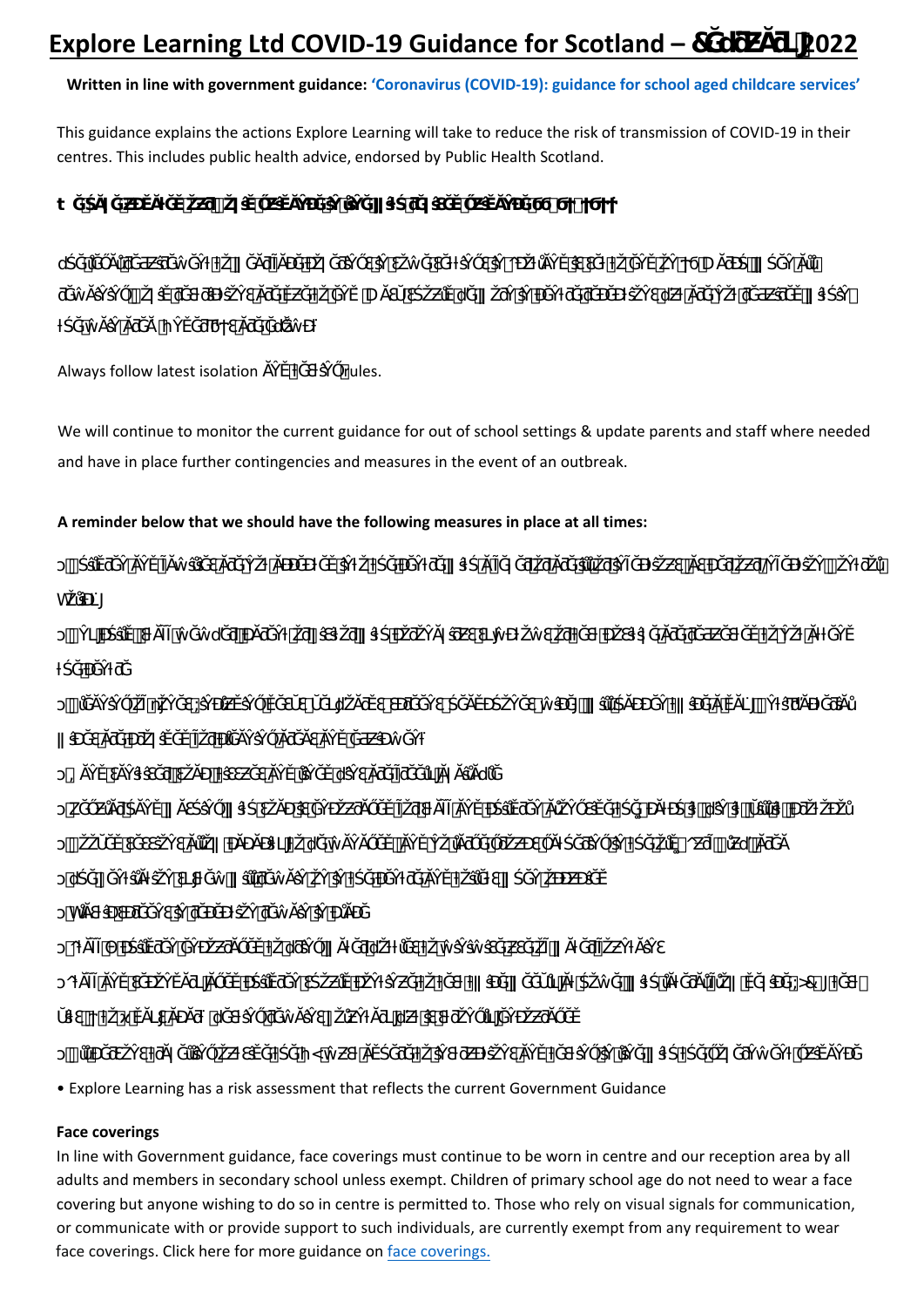#### **Social distancing**

Guidance no longer advises that providers limit parent/carer access to settings. Social distancing is no longer required.

Families should use their discretion on s[haring lifts with other families, but Explore Learning recommends that](https://www.gov.scot/publications/coronavirus-covid-19-school-age-childcare-services/)  maximum occupancy is one family at a time. Hand sanitiser is provided for the operation of lifts and we encourage the use of stairs wherever possible.

Sessions will continue to be pre booked, and where possible, children will work within the same small group with the same Tutor at each session, however, it is no longer necessary to keep children in consistent groups 'bubbles'.

#### **Those who are Clinically Extremely Vulnerable**

Following expert clinical advice and the successful rollout of the COVID-19 vaccine programme, people previously considered to be particularly vulnerable, clinically extremely vulnerable (CEV), and high or higher-risk are not being advised to shield again. Children and young people who were previously identified as being in one of these groups, are advised to continue to follow [Guidance for people previously considered clinically extremely vulnerable from COVID-19.](https://www.gov.uk/government/publications/guidance-on-shielding-and-protecting-extremely-vulnerable-persons-from-covid-19/guidance-on-shielding-and-protecting-extremely-vulnerable-persons-from-covid-19) [Children and young people over the age of 12 with a weakened immune system should follow Guidance for people](https://www.gov.uk/government/publications/covid-19-guidance-for-people-whose-immune-system-means-they-are-at-higher-risk/covid-19-guidance-for-people-whose-immune-system-means-they-are-at-higher-risk)  whose immune system means they are at higher risk from COVID-19.

Children and young pe[ople previously considered CEV can continue to attend out-of school settings should follow the](https://www.gov.uk/government/publications/guidance-on-shielding-and-protecting-extremely-vulnerable-persons-from-covid-19/guidance-on-shielding-and-protecting-extremely-vulnerable-persons-from-covid-19#who-this-guidance-is-for)  [same COVID](https://www.gov.uk/government/publications/guidance-on-shielding-and-protecting-extremely-vulnerable-persons-from-covid-19/guidance-on-shielding-and-protecting-extremely-vulnerable-persons-from-covid-19#who-this-guidance-is-for)-19 guidance as the rest of the population. In some circumstances, a child or young person may have received personal advice from their specialist or clinician on additional precautions to take and they should continue to follow that advice.

CEV staff and those who are pregnant should raise any concerns regarding returning to the workplace with their line manager. HR will conduct a risk assessment in line with the Management of Health and Safety at Work (MHSW) Regulations 1999 to ensure the working environment is safe for them.

#### **Stepping measures up and down**

Settings will continue to have a role in working with health protection teams in the case of a local outbreak. If there is an outbreak in a setting or if central government offers the area an enhanced response package, a director of public health might advise a setting to temporarily reintroduce some control measures.

Explore Learning will issue revised outbreak management guidance to centres if local restrictions are reintroduced, or we are aware of a spike in infections within a local area. Given the detrimental impact that restrictions on education and childcare can have on children and young people, any measures in out-of-school settings should only ever be considered as a last resort, kept to the minimum number of settings or groups possible, and for the shortest amount of time possible.

## **Safeguarding**

Staff recognise that the coronavirus (COVID-19) outbreak may have caused significant mental health or wellbeing difficulties for some children and they may be at increased risk of harm or abuse. Staff will ensure relevant training is up to date and the team are supported by a Designated Safeguarding Officer at all times to respond appropriately to child welfare concerns. Staff also recognise that some children may have found the long period at home hard to manage and / or developed anxieties related to the virus, and will provide opportunities for children and their families to talk about their experiences over the last few months and direct to support and advice where appropriate.

## **Understanding the impact of COVID-19 on BAME groups**

There is emerging evidence that black, Asian and minority ethnic (BAME) individuals may be more severely affected than the general population by coronavirus (COVID-19). Explore staff will be especially sensitive to the needs and worries of BAME children and young people, parents and carers, and staff, and will consider if any additional measures or reasonable adjustments may need to be put in place to mitigate risk. Click [here](https://www.gov.uk/government/publications/covid-19-understanding-the-impact-on-bame-communities) for more information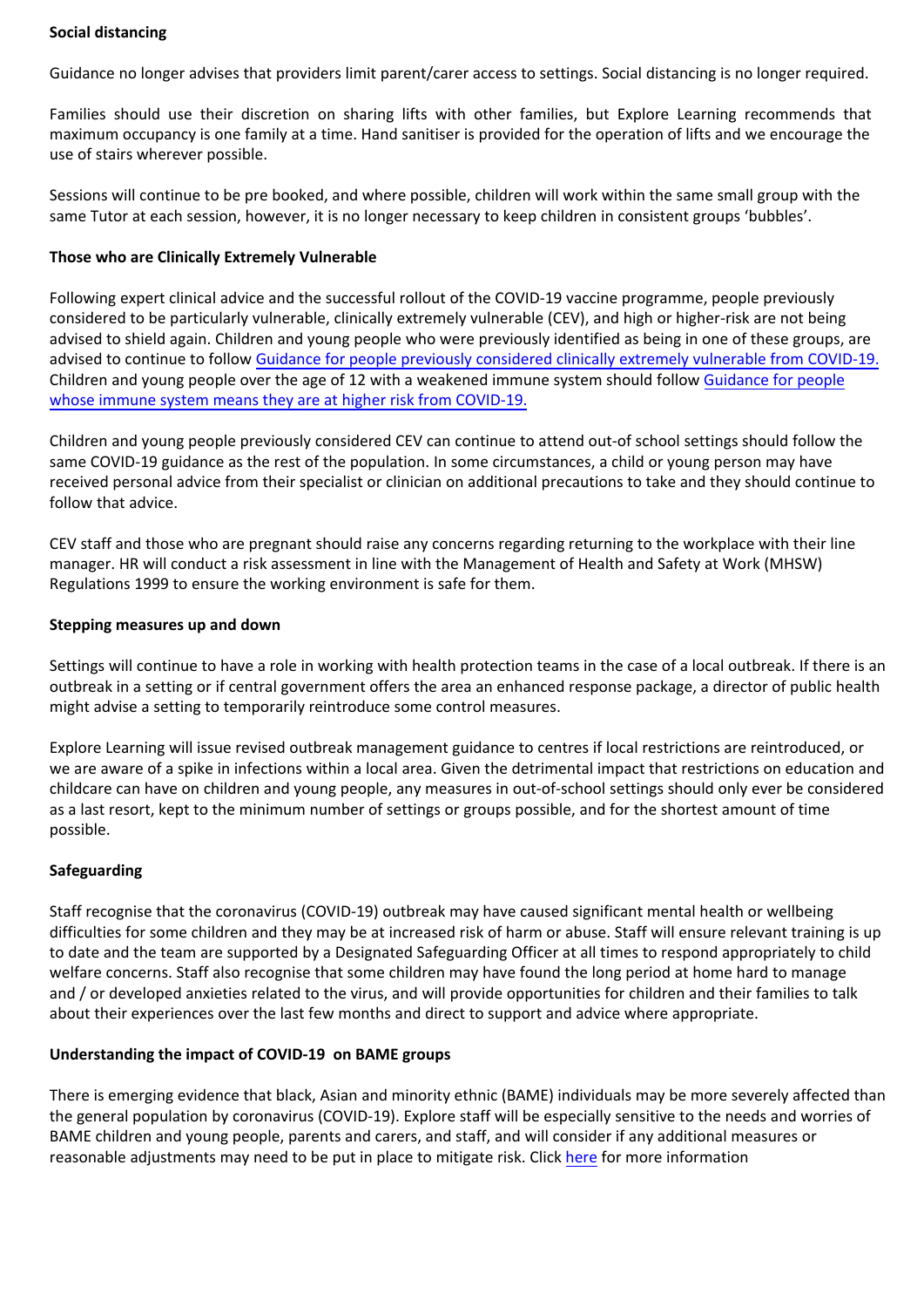## **When an individual develops COVID-19 symptoms or has a positive test**

Children, staff and other adults should follow public health advice on when to self-isolate and what to do. They should not come into the centre if they have symptoms or other reasons requiring them to stay at home due to the risk of them passing on COVID-19 (for example they are required to quarantine or have a positive test). If anyone attending the centre develops COVID-19 symptoms, however mild, they will be sent home immediately and should follow public health advice. For everyone with symptoms, they should avoid using public transport and, wherever possible, be collected by a member of their family or household. If a child is awaiting collection, they should be kept in a ventilated location, away from other children and staff if possible and safe to do so. Appropriate PPE should also be used if close contact is necessary. Any areas they have been or used must be thoroughly cleaned after use.

## **Tracing close contacts and isolation**

**Staff and families should follow current government guidance on testing, isolation and tracing at all times. Please use this link: <https://www.nhsinform.scot/campaigns/test-and-protect>**

In the event that a member of staff or attending child tests positive for COVID-19, NHS Test and Protect will work with the positive case to identify close contacts - Explore Learning will support NHS Test, Trace and Protect with this process upon their request.